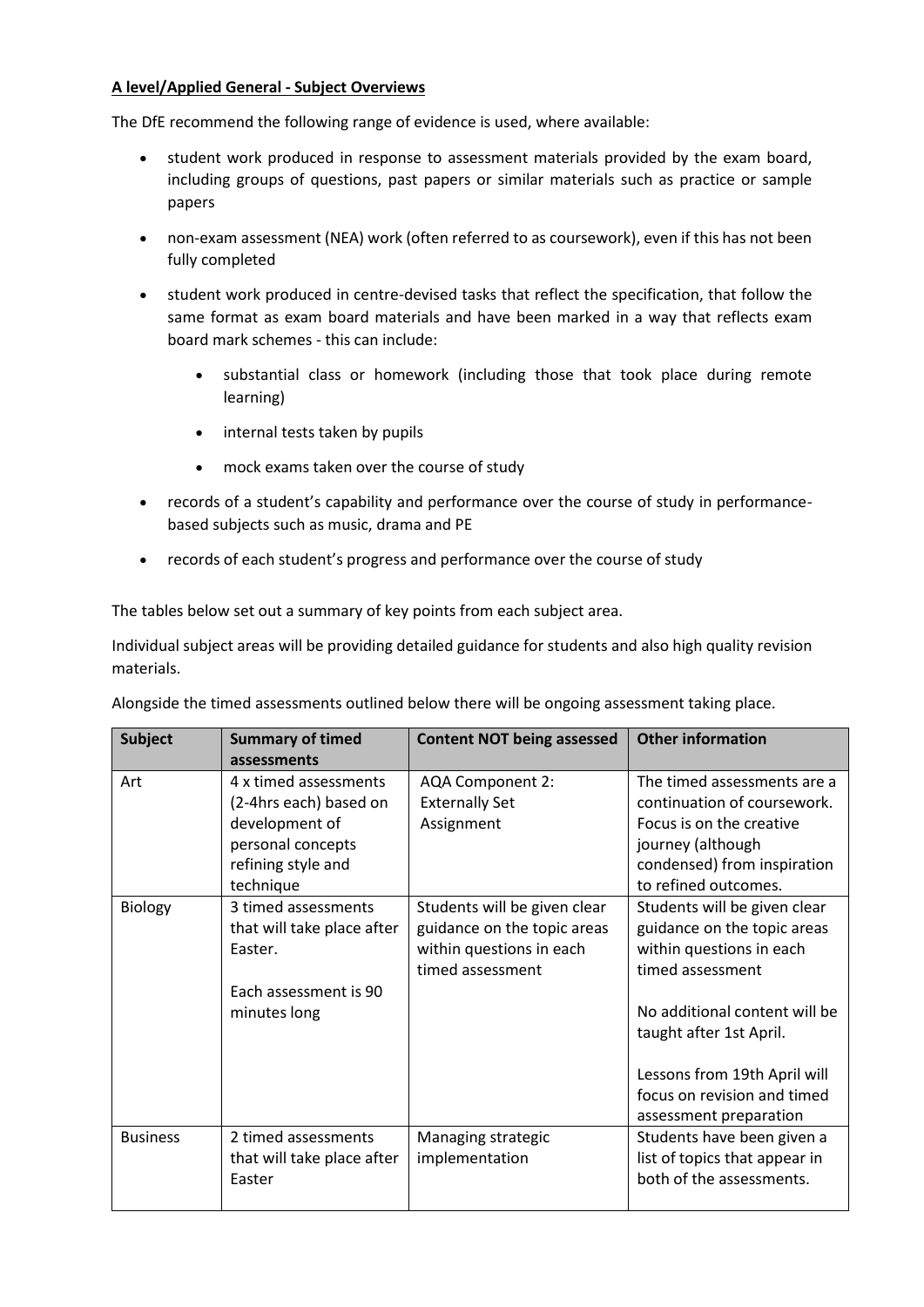|             | Each assessment is 90<br>minutes long             | Problems with strategy and<br>why strategies fail     | All content in the<br>assessments after Easter has<br>been taught.<br>Students will be given a<br>formulae sheet to use in the                                    |
|-------------|---------------------------------------------------|-------------------------------------------------------|-------------------------------------------------------------------------------------------------------------------------------------------------------------------|
|             |                                                   |                                                       | assessments after Easter.                                                                                                                                         |
|             |                                                   |                                                       | Lessons from 22.3.21 have<br>focussed on revision and<br>assessment technique and<br>will continue to do so until<br>the last assessments have<br>been completed. |
| <b>BTEC</b> | 3 x 90-minute Unit 1                              | All of course content was                             | Students will be given clear                                                                                                                                      |
| Level 3 IT  | assessments                                       | covered - no content<br>removed - all assessment      | guidance on the topic areas<br>within questions in each                                                                                                           |
|             |                                                   | topics will be given to<br>students in advance of the | timed assessment.                                                                                                                                                 |
|             |                                                   | assessment window(s)                                  | Lessons since the return in                                                                                                                                       |
|             |                                                   |                                                       | March have been used for                                                                                                                                          |
|             |                                                   |                                                       | revision / recap purposes.                                                                                                                                        |
|             |                                                   |                                                       | Lessons post Easter will be                                                                                                                                       |
|             |                                                   |                                                       | the same if not used for<br>assessment.                                                                                                                           |
| Computer    | 3 x 90-minute Paper 1                             | All of course content was                             | Students will be given clear                                                                                                                                      |
| Science     | assessments                                       | covered - no content                                  | guidance on the topic areas                                                                                                                                       |
|             |                                                   | removed - all assessment                              | within questions in each                                                                                                                                          |
|             | 3 x 90-minute Paper 2<br>assessments              | topics will be given to<br>students in advance of the | timed assessment.                                                                                                                                                 |
|             |                                                   | assessment window(s)                                  | Lessons since the return in                                                                                                                                       |
|             |                                                   |                                                       | March have been used for                                                                                                                                          |
|             |                                                   | Practical programming<br>(Programming Project) will   | revision / recap purposes.                                                                                                                                        |
|             |                                                   | only be used informally.                              | Lessons post Easter will be                                                                                                                                       |
|             |                                                   |                                                       | the same if not used for                                                                                                                                          |
|             |                                                   |                                                       | assessment.                                                                                                                                                       |
| Chemistry   | 3 timed assessments<br>that will take place after |                                                       | Students have been shown a<br>presentation in lessons                                                                                                             |
|             | Easter                                            |                                                       | explaining the format of the                                                                                                                                      |
|             |                                                   |                                                       | chemistry assessments after                                                                                                                                       |
|             | Each assessment is 90                             |                                                       | Easter.                                                                                                                                                           |
|             | minutes long.                                     |                                                       |                                                                                                                                                                   |
|             |                                                   |                                                       | We have started to revise in                                                                                                                                      |
|             | Two 30 minute open-<br>book Low Stakes            |                                                       | class already and students<br>have access to revision                                                                                                             |
|             | assessments                                       |                                                       | resources, including topic                                                                                                                                        |
|             |                                                   |                                                       | guides and sample                                                                                                                                                 |
|             |                                                   |                                                       | questions, on Teams.                                                                                                                                              |
|             |                                                   |                                                       | Week beginning 29th March                                                                                                                                         |
|             |                                                   |                                                       | students will be given guided                                                                                                                                     |
|             |                                                   |                                                       | revision lists for their paper                                                                                                                                    |
|             |                                                   |                                                       | 1 and paper 2 assessments.                                                                                                                                        |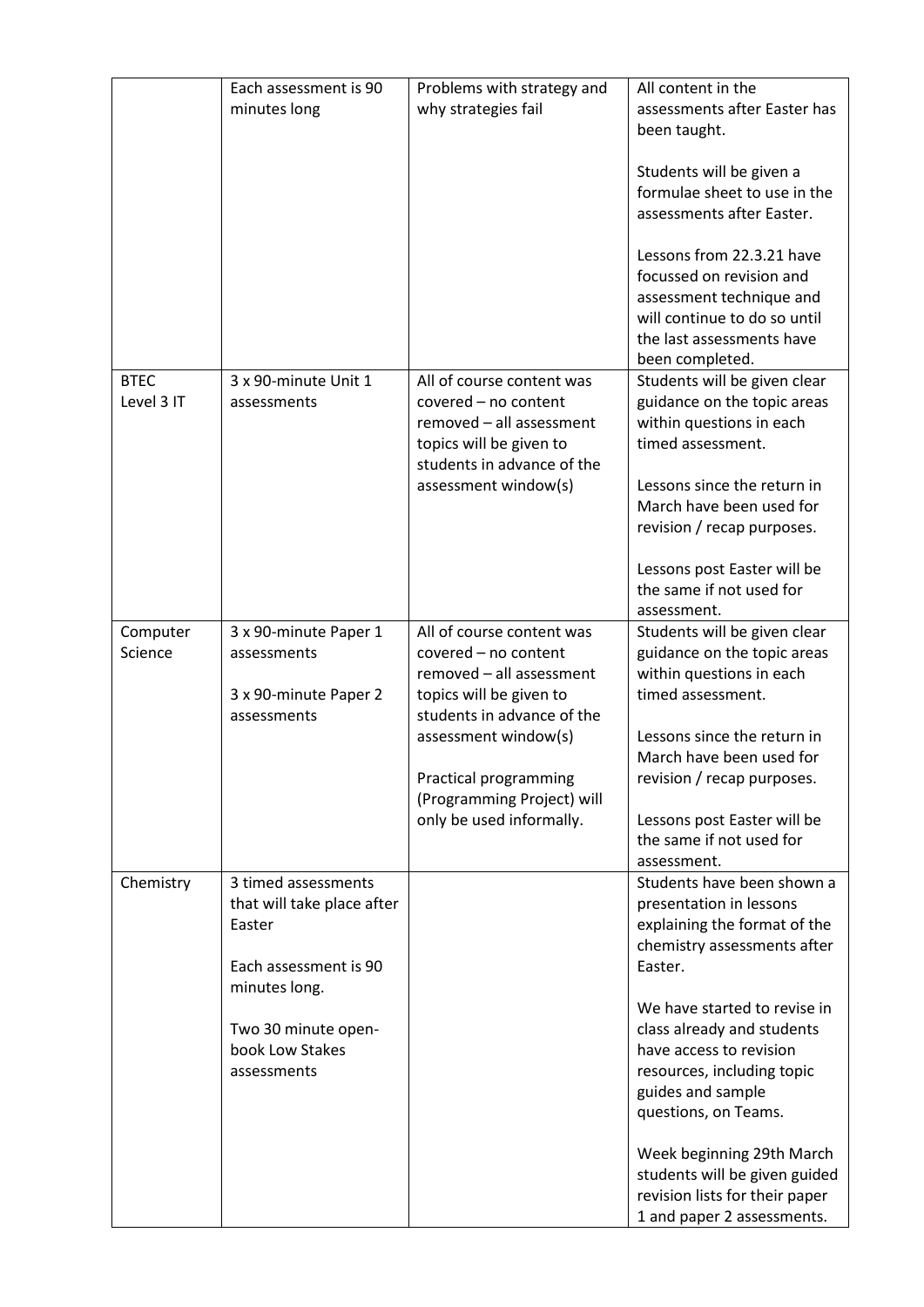|           |                                                                                                                                                                                      |                                                                                                                                                                                                                                                                                                                                                              | After Easter students will be<br>given guided revision lists for<br>their Paper 3 assessment<br>and their Low Stakes<br>Assessment.                                                                                                                                                                                                                                                                                               |
|-----------|--------------------------------------------------------------------------------------------------------------------------------------------------------------------------------------|--------------------------------------------------------------------------------------------------------------------------------------------------------------------------------------------------------------------------------------------------------------------------------------------------------------------------------------------------------------|-----------------------------------------------------------------------------------------------------------------------------------------------------------------------------------------------------------------------------------------------------------------------------------------------------------------------------------------------------------------------------------------------------------------------------------|
| Economics | 3 timed assessments<br>that will take place after<br>Easter<br>Each assessment is 90<br>minutes long                                                                                 | Theme 1:<br><b>Government Failure</b><br>Theme 3:<br><b>Perfect Competition</b><br>Monopolistic Competition<br>Monopsony<br>Government Intervention<br>and Regulation<br>Theme 4:<br>The Financial Sector<br>Macroeconomic Policy in a<br><b>Global Context</b><br>Specialisation and Trade<br><b>WTO and Trading Blocs</b><br><b>Protectionism Monetary</b> | Students will be given clear<br>guidance on the topic areas<br>within questions in each<br>timed assessment.<br>No additional content will be<br>taught after 1st April.<br>Lessons from 19th April will<br>focus on revision                                                                                                                                                                                                     |
| English   | 4 timed assessments<br>that will take place after<br>Easter<br>Each assessment is a<br>maximum of 75 minutes<br>long                                                                 | Unions<br>Paper 1 - Drama<br>Section A - Othello by<br>William Shakespeare                                                                                                                                                                                                                                                                                   | Students will be given clear<br>guidance on the topic areas<br>within questions in each<br>timed assessment<br>The content of the course<br>has been covered and is now<br>focused on revision and<br>assessment preparation<br>Poetry - content is reduced<br>to look to revise 8 poems<br>No assessment with more<br>than one essay to respond<br>to.<br>Lessons will also offer some<br>guidance around revision<br>strategies |
| French    | Timed assessments will<br>take place after Easter<br>covering these skills: -<br>Listening and reading<br>(90 minutes)<br>- 2 x Essay (1 hour each)<br>- Translation (45<br>minutes) | Some themes for the film<br>and literature will not be<br>assessed.<br>Themes being covered will<br>be shared with students<br>prior to the Easter break                                                                                                                                                                                                     | Students will be given clear<br>guidance on the topic areas<br>within questions in each<br>timed assessment<br>No additional content will be<br>taught after 1st April.<br>Lessons from 19th April will<br>focus on revision and timed<br>assessment preparation                                                                                                                                                                  |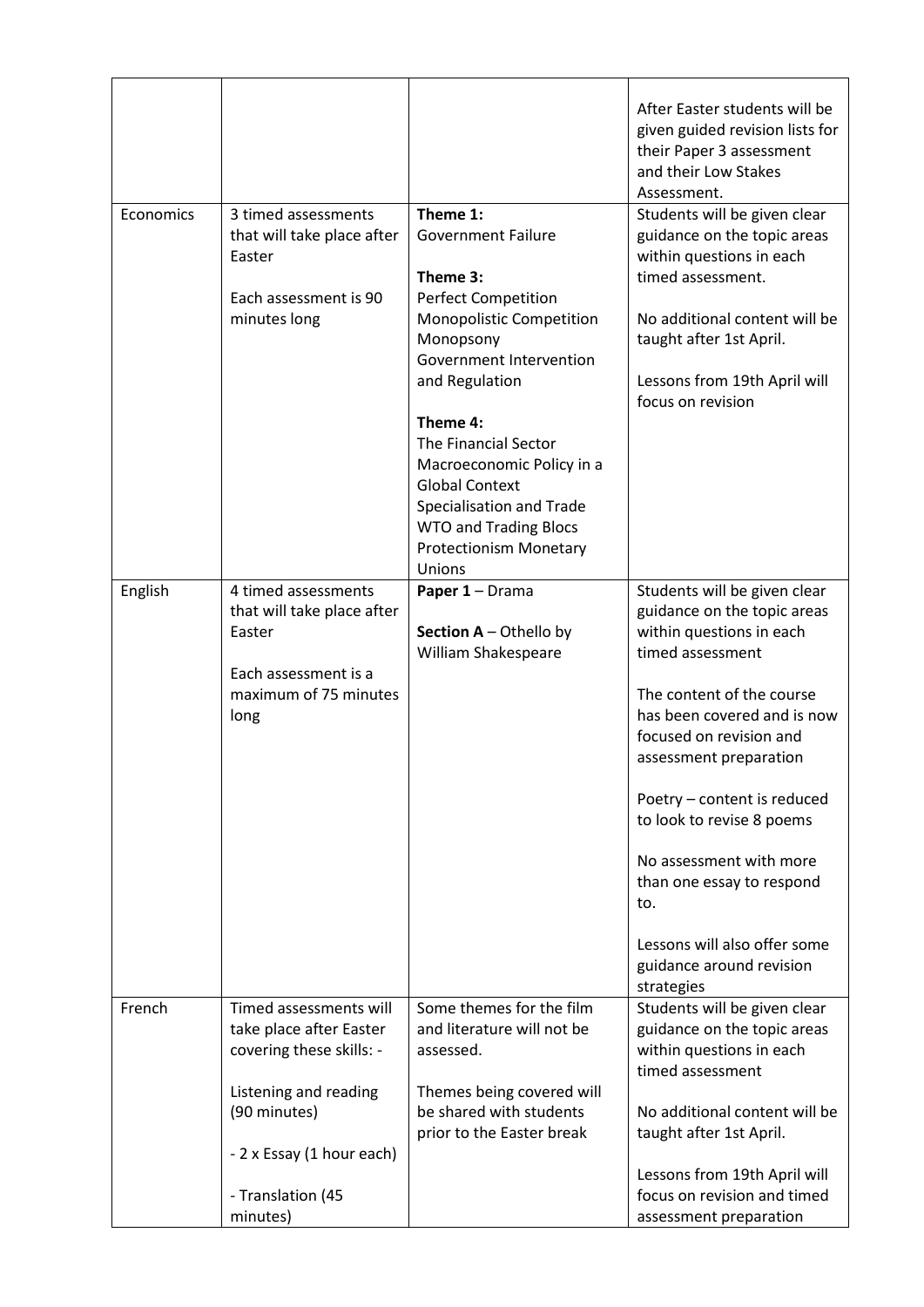|                    | - Speaking assessment                 |                                            |                                                        |
|--------------------|---------------------------------------|--------------------------------------------|--------------------------------------------------------|
|                    | (15 minutes 5 minutes                 |                                            |                                                        |
|                    | prep)                                 |                                            |                                                        |
| Further            | 6 timed assessments                   | All content form the                       | Students will sit a number of                          |
| <b>Mathematics</b> | that will take place after            | <b>Numerical Methods and</b>               | other assessments in class                             |
|                    | Easter                                | Modelling with Algorithms                  | time from $22/3/21$ as part as                         |
|                    | 2 assessments will be 90              | section of the course.                     | their revision process.                                |
|                    | minutes long, 4 will be               |                                            |                                                        |
|                    | 45 minutes long                       |                                            |                                                        |
| <b>AS Further</b>  | 4 timed assessments                   | All content form the                       | Students will sit a number of                          |
| <b>Mathematics</b> | that will take place after            | <b>Numerical Methods section</b>           | other assessments in class                             |
|                    | Easter                                | of the course                              | time from $22/3/21$ as part as                         |
|                    |                                       |                                            | their revision process                                 |
|                    | Each assessment is 75                 |                                            |                                                        |
|                    | minutes long                          |                                            |                                                        |
| Geography          | The following topics will             | Paper 1: Physical Geography                | We are asking students to                              |
|                    | be assessed in May.                   |                                            | complete Section 1 of the                              |
|                    |                                       | Coastal Systems and                        | Non Exam Assessment                                    |
|                    | Paper 1: Physical                     | Landscapes                                 | (Independent Investigation).<br>The deadline for final |
|                    | Geography                             |                                            | submission of this is Friday                           |
|                    | <b>Water and Carbon</b>               | Paper 2: Human Geography                   | 30th April 2021.                                       |
|                    | cycles                                | Contemporary Urban                         |                                                        |
|                    | Hazards                               | Environments                               | Students will be given clear                           |
|                    |                                       |                                            | guidance on the topic areas                            |
|                    |                                       | NEA:                                       | within questions in each                               |
|                    | Paper 2:                              |                                            | timed assessment                                       |
|                    |                                       | Section 2, 3 and 4.<br>$\bullet$           |                                                        |
|                    | <b>Global Systems</b>                 |                                            | No additional content will be                          |
|                    | and Global                            |                                            | taught after 1st April.                                |
|                    | Governance                            |                                            | Lessons from 19th April will                           |
|                    | <b>Changing Places</b>                |                                            | focus on revision and timed                            |
|                    |                                       |                                            | assessment preparation.                                |
| History            | Paper 1 - America as a                | Paper 1 - Beyond President                 | Students will be given clear                           |
|                    | Superpower                            | Nixon                                      | guidance on the topic areas                            |
|                    |                                       |                                            | to focus their revision on                             |
|                    | Split over 3 lessons:                 | Students will be advised of                |                                                        |
|                    | 1 hour - Extracts                     | more specific topic areas to               | No additional content is                               |
|                    | 45 minutes - Essay 1                  | focus revision in the coming               | being taught from 1st April                            |
|                    | 45 minutes - Essay 2                  | weeks.                                     |                                                        |
|                    |                                       |                                            | Lessons from 1st April will                            |
|                    | Paper 2 - Making of<br>Modern Britain | Paper 2- Beyond Tony Blair's<br>first term | focus on revision and timed                            |
|                    |                                       |                                            | assessment preparation                                 |
|                    | Split over 3 lessons:                 | Students will be advised of                | Students will be provided                              |
|                    | 1 hour - Sources                      | more specific topic areas to               | with structures within the                             |
|                    | 45 minutes - Essay 1                  | focus revision in the coming               | timed assessments in order                             |
|                    | 45 minutes - Essay 2                  | weeks.                                     | to help them construct their                           |
|                    |                                       |                                            | responses                                              |
| Law                | 1 timed essay and 3                   | <b>Further law</b>                         | Students will be given clear                           |
|                    | timed assessments that                | Terms of a contract Vitiating              | guidance on the topic areas                            |
|                    |                                       | factors Remedies                           |                                                        |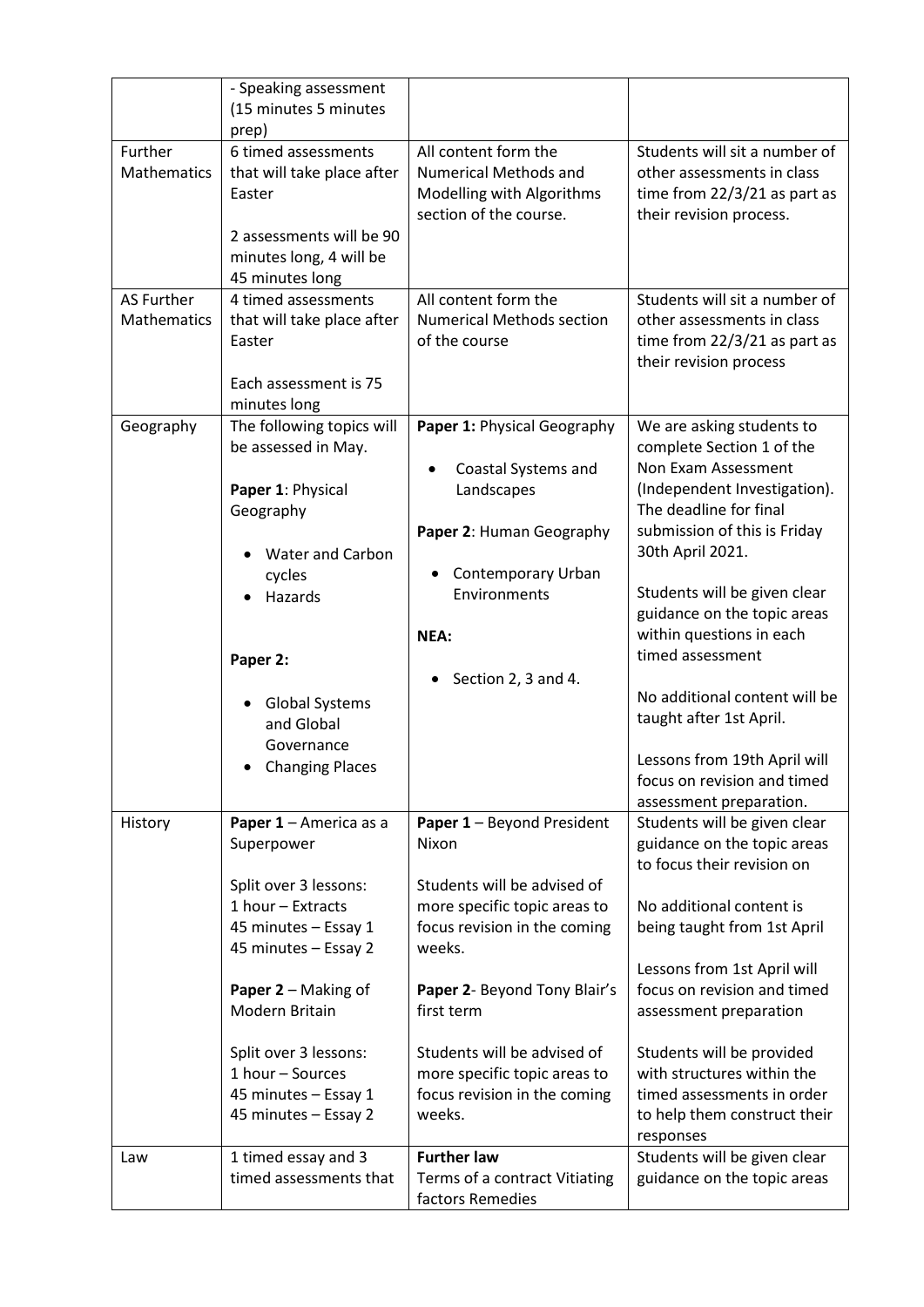|                     | will take place after                                |                                             | within questions in each       |
|---------------------|------------------------------------------------------|---------------------------------------------|--------------------------------|
|                     | Easter                                               | <b>Tort law</b>                             | timed assessment               |
|                     |                                                      | Law making Defences                         |                                |
|                     | The essay is 25 minutes                              | Remedies OLA 1984                           | No additional content will be  |
|                     | long                                                 | <b>Criminal law</b>                         | taught after March 8th         |
|                     | The 3 timed                                          | English legal system                        | Lessons from 8th March will    |
|                     | assessments on                                       | <b>Causation and Omissions</b>              | focus on revision and timed    |
|                     | contract, tort and                                   | Mens rea Fatal offences                     | assessment preparation         |
|                     | criminal are 90 minutes                              | against the person Attempts                 |                                |
|                     | long respectively                                    | <b>Strict liability Consent</b>             |                                |
|                     |                                                      | <b>Intoxication Self defence</b>            |                                |
| Media               | <b>Component 1 Section B</b>                         | Advertising - Kiss of the                   | NEA will be counted towards    |
|                     | I Daniel Blake,<br>$\bullet$                         | Vampire                                     | the final grade.               |
|                     | Assassin's Creed,                                    |                                             |                                |
|                     | Tide                                                 | Radio - Late Night Woman's                  | Assessments on Component       |
|                     |                                                      | Hour                                        | 2 Online Media and             |
|                     | <b>Component 1 Section A</b>                         |                                             | Component 1 Water Aid          |
|                     | Newspapers and                                       | Component 2 - TV Drama                      | have already been              |
|                     | unseen text                                          |                                             | completed this year.           |
|                     |                                                      |                                             |                                |
|                     | <b>Component 2</b>                                   |                                             |                                |
|                     | Magazines                                            |                                             |                                |
| <b>Mathematics</b>  | 3 timed assessments                                  | Series & Sequences                          | Students have been given       |
|                     | that will take place after                           |                                             | clear guidance on the topic    |
|                     | Easter                                               | Numerical Methods for the                   | areas within questions in      |
|                     |                                                      | fining the solutions to                     | each timed assessment          |
|                     | Each assessment is 90                                | equations                                   |                                |
|                     | minutes long                                         |                                             | The formula sheet has been     |
|                     |                                                      | <b>Moments</b>                              | updated to include more        |
|                     |                                                      |                                             | formulae                       |
|                     |                                                      |                                             | Students will sit a number of  |
|                     |                                                      |                                             | other assessments in class     |
|                     |                                                      |                                             | time from $24/3/21$ as part as |
|                     |                                                      |                                             | their revision process.        |
| <b>OCR Physical</b> | Two timed assessments                                | Unit 1 - Body Systems                       | Pupils will be given clear     |
| Education           | to take place after                                  |                                             | guidance on the topic areas    |
| Diploma             | Easter for Unit 1 (Body                              | Energy Systems (ATP-PC,                     | within questions in each       |
|                     | Systems) and Unit 4                                  | Lactic Acid, Aerobic)                       | timed assessment.              |
|                     | (Working Safely).                                    | Aerobic Glycolysis, Krebs                   |                                |
|                     |                                                      | Cycle, Electron Transport                   | Revision pack - focused on     |
|                     | Each timed assessment                                | System                                      | the topic areas - will be      |
|                     | will be 60 minutes long<br>in controlled conditions. |                                             | provided to pupils.            |
|                     | Each timed assessment                                | Unit 4 - Working Safely<br>N/A<br>$\bullet$ | Lessons from 19th April will   |
|                     | will only include content                            |                                             | focus on revision and timed    |
|                     | which has been fully                                 |                                             | assessment preparation.        |
|                     | completed / covered                                  |                                             |                                |
|                     | within lesson time.                                  |                                             | All coursework units (Unit 2,  |
|                     |                                                      |                                             | 11, 13, 17, 19) will continue  |
|                     |                                                      |                                             | throughout the year.           |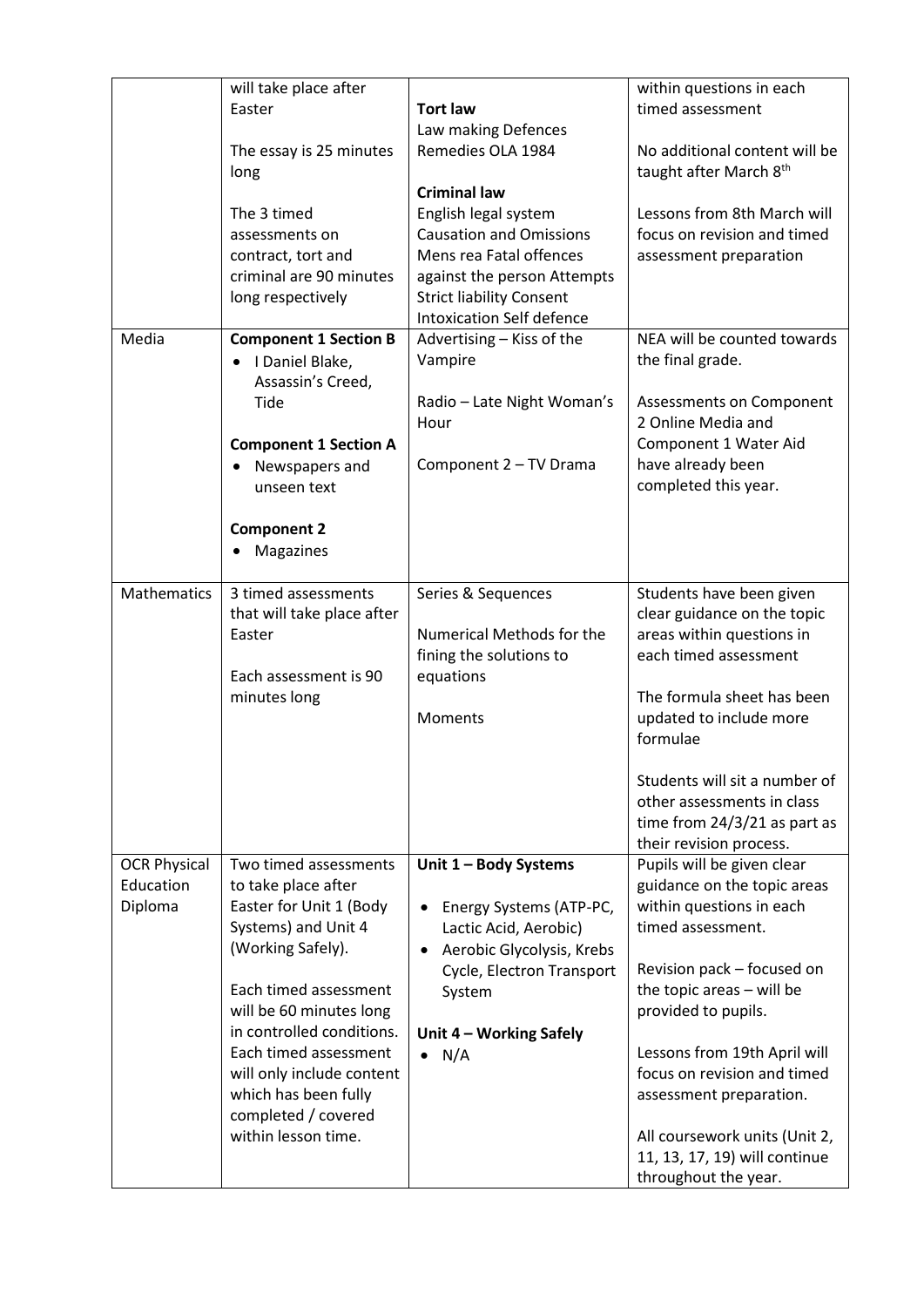| <b>OCR Physical</b><br>Education<br>Extended<br>Certificate | Timed assessment to<br>take place after Easter<br>for Unit 1 (Body<br>Systems).<br>The exam will be 60<br>minutes long in<br>controlled conditions.<br>The timed assessment<br>will only include content<br>which has been fully<br>completed / covered<br>within lesson time.            | Unit 1 - Body Systems<br>Energy Systems (ATP-PC,<br>Lactic Acid, Aerobic)<br>Aerobic Glycolysis, Krebs<br>$\bullet$<br>Cycle, Electron Transport<br>System | Pupils will be given clear<br>guidance on the topic areas<br>within questions in the<br>timed examination.<br>Revision pack - focused on<br>the topic areas - will be<br>provided to pupils.<br>Lessons from 19th April will<br>focus on revision and timed<br>examination preparation.<br>All coursework units (Unit 2,<br>17, 19) will continue<br>throughout the year. |
|-------------------------------------------------------------|-------------------------------------------------------------------------------------------------------------------------------------------------------------------------------------------------------------------------------------------------------------------------------------------|------------------------------------------------------------------------------------------------------------------------------------------------------------|---------------------------------------------------------------------------------------------------------------------------------------------------------------------------------------------------------------------------------------------------------------------------------------------------------------------------------------------------------------------------|
| Post 16 Core<br>Maths                                       | 4 timed assessments<br>that will take place after<br>Easter<br>Each assessment is 90<br>minutes long                                                                                                                                                                                      | None                                                                                                                                                       | Students will sit a number of<br>other assessments in class<br>time from $19/4/21$ as part as<br>their revision process.<br>Pre-release materials will be<br>provided for students to<br>analyse over summer.                                                                                                                                                             |
| Physics                                                     | Assessment 1-<br>90 minutes<br>Structured and multiple<br>choice questions<br>Assessment 2-<br>90 minutes<br>Structured and multiple<br>choice questions<br>Assessment 3 Sec A-<br>45 minutes<br><b>Structured questions</b><br>Assessment 3 Sec B-<br>45 minutes<br>Structured questions | Students need to focus on<br>the guidance provided only.                                                                                                   | Students will be provided<br>with clear guidance on the<br>topic areas to focus on<br>within each timed<br>assessment.<br>No additional content will be<br>taught after 1st April.<br>Lessons from 19th April will<br>focus on revision and timed<br>assessment preparation                                                                                               |
| Physical<br>Education                                       | 3 Exam papers<br>Paper 1 - Physical<br><b>Factors Affecting</b><br>Performance 2 Hours<br>(Mr O'Connor)<br>Paper 2 - Psychological<br><b>Issues Affecting</b><br>Performance 1 Hour<br>(Mr Moon)                                                                                          | All content has been covered<br>and will be included in the<br>exams.                                                                                      | EAPI coursework is now<br>complete. Practical<br>moderation is confirmed for<br>Netball (26th March,<br>Football (19th April) and<br>Dance (ongoing).                                                                                                                                                                                                                     |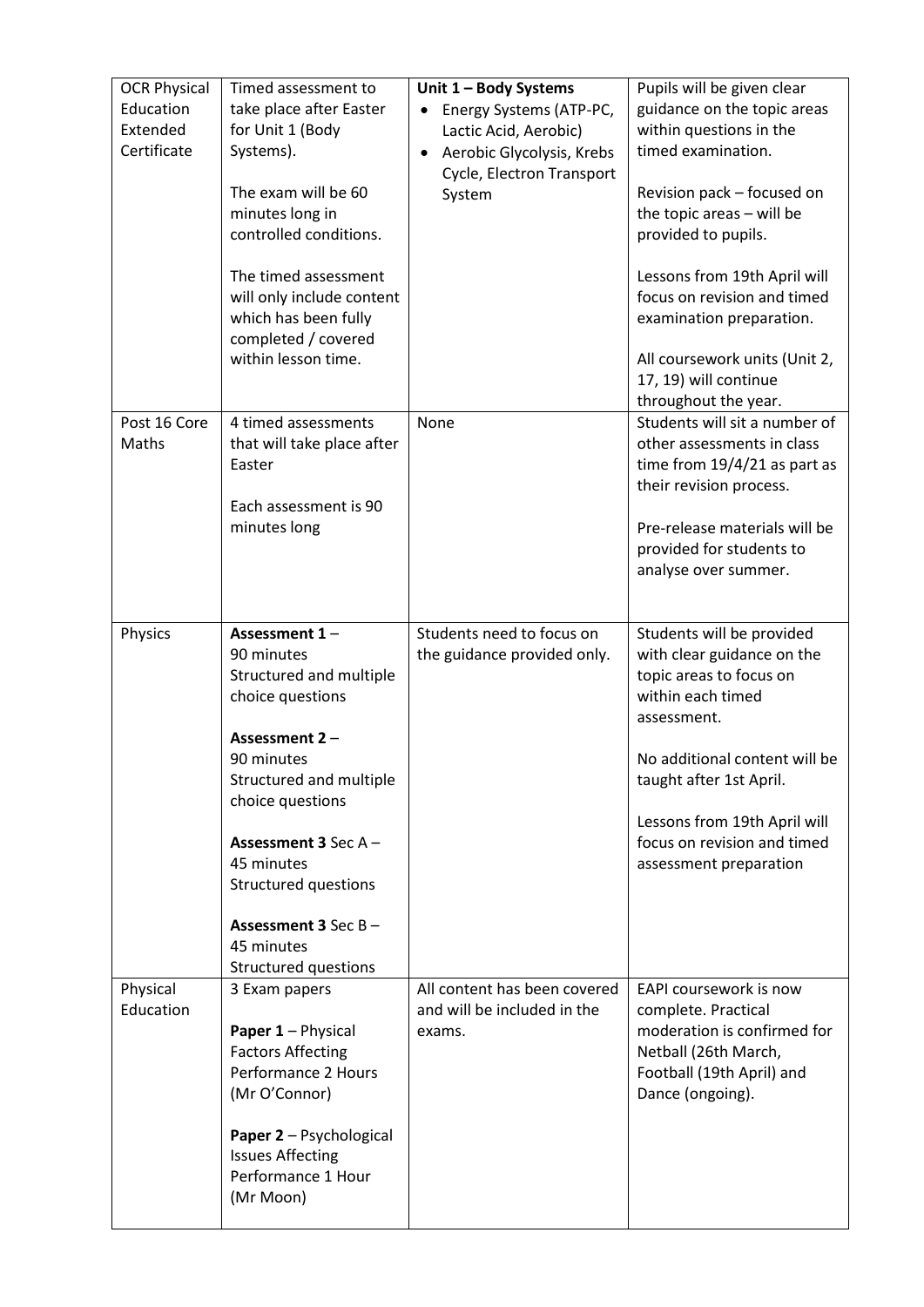|                             | Paper 3 - Socio-cultural                                                                                                                                                                           |                                                                                                                                                                                                                                                                                                                                                                                                                                                                                                                                          |                                                                                                                                                                                                                                                                                                                                |
|-----------------------------|----------------------------------------------------------------------------------------------------------------------------------------------------------------------------------------------------|------------------------------------------------------------------------------------------------------------------------------------------------------------------------------------------------------------------------------------------------------------------------------------------------------------------------------------------------------------------------------------------------------------------------------------------------------------------------------------------------------------------------------------------|--------------------------------------------------------------------------------------------------------------------------------------------------------------------------------------------------------------------------------------------------------------------------------------------------------------------------------|
|                             | issues in physical                                                                                                                                                                                 |                                                                                                                                                                                                                                                                                                                                                                                                                                                                                                                                          |                                                                                                                                                                                                                                                                                                                                |
|                             | activity and sport 1                                                                                                                                                                               |                                                                                                                                                                                                                                                                                                                                                                                                                                                                                                                                          |                                                                                                                                                                                                                                                                                                                                |
|                             | Hour (Mr Moreira)                                                                                                                                                                                  |                                                                                                                                                                                                                                                                                                                                                                                                                                                                                                                                          |                                                                                                                                                                                                                                                                                                                                |
| Psychology                  | 3 assessments which<br>will take place after<br>Easter<br>Two - 90 minute<br>assessments<br>One - 60 minute<br>assessment                                                                          | 9.1 - Research methods<br>9.2 - Synoptic review of<br>studies<br>9.3 - The following issues<br>and debates will not be<br>covered:<br>Ethics in human<br>research<br>Ethics in animal<br>research<br>Practical issues in the<br>design and<br>implementation of<br>research<br>Reductionism<br>Culture and gender<br>Issues of social control<br>An understanding of<br>how psychological<br>knowledge has<br>developed over time<br>Use of psychological<br>knowledge in society<br>Issues related to<br>socially sensitive<br>research | Students will be given clear<br>guidance on the topic areas<br>within questions in each<br>timed assessment No<br>additional content will be<br>taught after 23rd April<br>Lessons from 26th April will<br>focus on revision and timed<br>assessment preparation<br>Students must bring<br>calculators to all 3<br>assessments |
| Religious<br><b>Studies</b> | Two timed assessments<br>will take place after<br>Easter.<br>Each assessment is 90<br>minutes long<br><b>Assessment 1</b><br>will focus on Philosophy<br>content<br><b>Assessment 2 will focus</b> | <b>Component 3</b><br>Christianity will not be<br>assessed through timed<br>assessments.                                                                                                                                                                                                                                                                                                                                                                                                                                                 | Students will be given clear<br>guidance on the topic areas<br>within questions in each<br>timed assessment.<br>No additional content will be<br>taught after 1st April.<br>Lessons from 19th April will<br>focus on revision and timed<br>assessment preparation.                                                             |
|                             | on Ethics content                                                                                                                                                                                  |                                                                                                                                                                                                                                                                                                                                                                                                                                                                                                                                          |                                                                                                                                                                                                                                                                                                                                |
| Sociology                   | 3 timed assessments<br>that will take place after<br>Easter<br>Each assessment will be<br>90 minutes long                                                                                          | Paper 1:<br>• Class differences in<br>educational achievement<br>• Gender differences in<br>educational achievement<br>• Questionnaires Interviews<br>• Participant observations<br>• Official statistics<br>Paper 2:                                                                                                                                                                                                                                                                                                                    | Students will be given clear<br>guidance about the topic<br>areas being assessed within<br>the questions for each of the<br>timed assessments.<br>No additional content will be<br>taught after 31st March.                                                                                                                    |